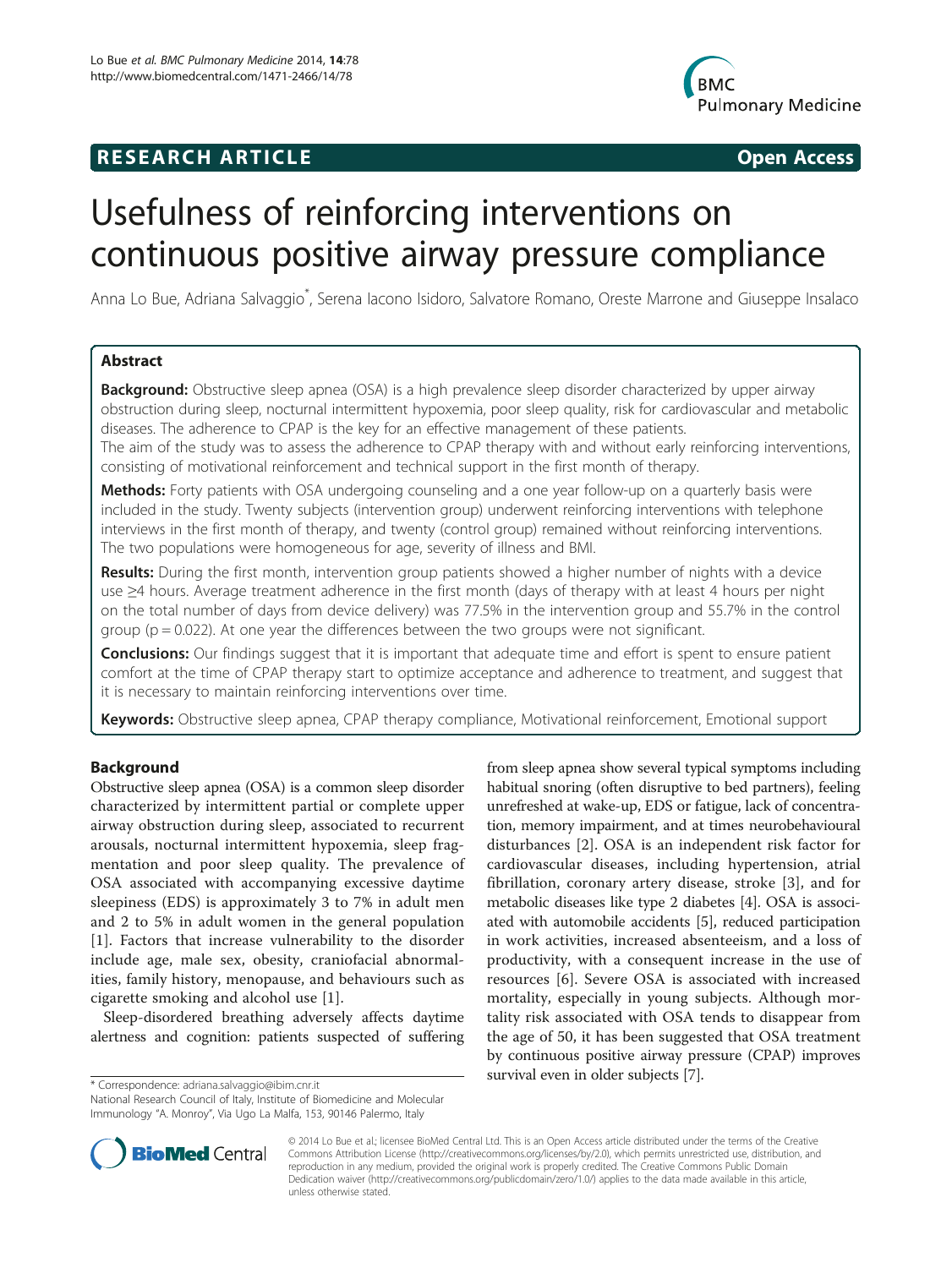CPAP is the gold standard treatment for OSA. Adherence to CPAP treatment is important, since when CPAP is adequately used it eliminates apneas, improves sleep quality and health related quality of life (HRQoL), and reduces EDS [\[8](#page-4-0)]. Furthermore, it can reduce morbidity and mortality from cardiovascular diseases as well as consumption of health care resources. However it is not always well tolerated. It requires follow-up, and the adherence rates are often low [[8\]](#page-4-0). Adherence to CPAP therapy is the key for effective management of OSA patients. Epidemiological data show that on average 25% of OSA patients do not accept CPAP treatment and, of those who undertake the therapy, only 30-60% can be considered adherent [[8\]](#page-4-0). An acceptable adherence to therapy is usually considered a minimum of 4 hours/ night for at least 70% of the nights of therapy [\[9](#page-4-0)]. Some of the key determinants of CPAP rejection and nonadherence may include apprehension regarding how CPAP will make patients look and feel, interference with normal life and sexual functioning, and other behavioural or psychological factors [[10](#page-4-0)]. In order to enhance adherence to CPAP, treatment should be presented as desirable for the patient, must not appear too complex, must be proposed several times, and must be effective.

Several recent studies [\[11](#page-4-0)-[13\]](#page-4-0) show that adherence to CPAP therapy can be improved with some strategies: patient educational training and information at the start of therapy, timely approach to the resolution of possible causes of non-adherence to therapy, structured followup and motivational support. However, the effects in the long-term of a short early motivational support on adherence to treatment are poorly known.

The aim of the study was to assess the adherence to CPAP therapy with and without early reinforcing interventions, consisting of motivational reinforcement and technical support in the first month of therapy, and to evaluate if the possible benefit of the support could extend to one year.

## Methods

Forty consecutive patients (27 male and 13 female) older than 18 years, with diagnosis of OSA and indication to CPAP treatment, according to international guidelines [[14,15\]](#page-4-0), were recruited by the sleep disordered breathing Centre of IBIM-CNR Palermo. The total number of 40 patients was chosen a priori. The protocol was approved by the local ethical committee (Azienda Ospedaliera Universitaria Policlinico Paolo Giaccone dell'Università degli Studi di Palermo) and all persons gave their written informed consent prior to their inclusion in the study. Patients with impairments or comorbidities considered likely to interfere with adherence to instructions were excluded: neuromuscular disease, unstable psychiatric disease or cognitive impairment considered likely to

interfere with adherence to instructions, myocardial infarction, unstable angina, cardiac failure, cerebrovascular accident, lung disease with awake resting oxygen saturation of less than 90%.

Nocturnal cardiorespiratory recording (Somté or Somnea Compumedics, Abbotsford, Australia) was performed for diagnosis of OSA. On the cardiorespiratory recordings, time between estimated first sleep onset and last morning awakening was analyzed. Apneas and hypopneas were manually analyzed. Apneas were identified on the airflow signal, and were classified as obstructive, central, or mixed, according to behaviour of thoraco-abdominal movements. Hypopneas were scored when a ≥30% reduction in the airflow signal was detected in association with a reduc-tion ≥4% of oxyhemoglobin saturation (SaO<sub>2</sub>) [\[15](#page-4-0)]. Apnea/ hypopnea index (AHI) was calculated as the number of (apneas + hypopneas)/h of recording that was analyzed. Time with  $CaO<sub>2</sub>$  below 90% (TSat ≤90%) was calculated.

Before CPAP titration, all patients were informed by the medical personnel about the diagnosis with a description of the disease and the consequences of ineffective treatment, and about the follow-up. Then, the nursing staff identified the suitable mask and held a morning session of education and training to the CPAP therapy. The duration of this phase was about 30 minutes. In lab CPAP titration was performed with the AutoSet (ResMed Abingdon UK) auto-titrating CPAP device with full nocturnal polysomnography. Throughout the night and the next morning, the nurses on duty dealt with any discomfort related to the CPAP treatment. Fixed CPAP was prescribed to each patient at the pressure needed to abolish obstructive respiratory events, airflow limitation and snoring, as determined by the overnight AutoSet CPAP titration study. The same CPAP machine was given to every patient (Weinmann SOMNOcomfort 2e) and all subjects were advised to use their CPAP machine as often as possible when asleep. Then patients were randomised to receive extra early support (intervention group) or standard follow-up (control group).

After receiving the CPAP device, all patients were provided with a telephone number to call the doctor of the sleep centre for support within office hours. The home care provider visited all patients at their home at month 3, 6, 12 from the start of therapy, and each time he downloaded data from the device memory (time of device use per night), controlled BMI, administered Epworth Sleepiness Scale (ESS), and transmitted all data to the sleep centre that analyzed them. In the intervention group ESS was administered also the 30th day from the beginning of the therapy.

Patients in the intervention group received a standardized daily telephone interview from their sleep doctor on the first week of therapy and at one month after therapy start. During the interview they were asked about the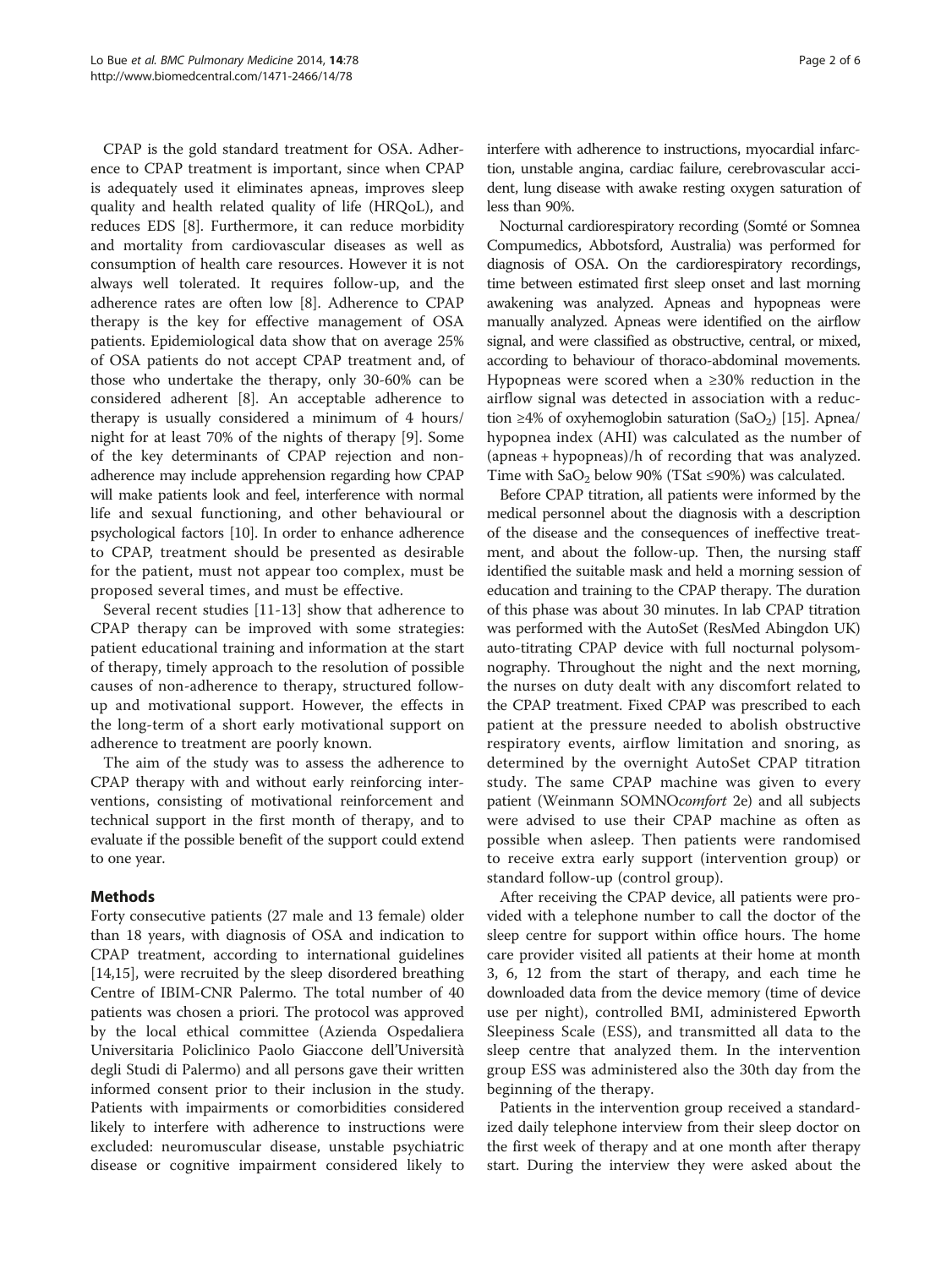most common adverse events during CPAP treatment: i.e. abrasions or rashes, nasal pain, conjunctivitis from air leakage, bloating, sinusitis and rhinitis, difficulty in breathing out, sense of chest tightness, dryness of the nose and mouth, nosebleeds. The doctor reviewed progress and gave advice to manage CPAP-related adverse effects, and encouraged to maintain adherence to therapy. Besides, when necessary, technical support was given by the home care provider. The protocol is shown in Figure 1.

## Statistical analysis

The effect of the support on CPAP adherence, defined as the monthly average number of days of therapy  $\geq 4$ hours, was evaluated by non parametric Wilcoxon/Kruskal-Wallis test. Data were reported as mean  $\pm$  SD. A p <0.05 was considered significant. Statistical analysis was performed by commercial software (JMP 8.0 SAS Institute Inc.).

## Results

The anthropometric and clinical data of the study sample are shown in Table 1. The two groups were homogeneous for age, severity of illness, TSat ≤90%, BMI, daytime



Table 1 Subjects baseline characteristics

| Study                                          | Intervention group (n. 20) Control group (n. 20) p |                  |    |
|------------------------------------------------|----------------------------------------------------|------------------|----|
| AGE (yr)                                       | $58.55 + 13.2$                                     | $55.65 + 8.25$   | ns |
| AHI(n/h)                                       | $44.05 + 16.90$                                    | $44.45 + 25.18$  | ns |
| <b>BMI (kg/m<sup>2</sup>)</b> $33.93 \pm 5.44$ |                                                    | $34 + 5.99$      | ns |
| <b>ESS</b>                                     | $8.95 + 5.74$                                      | $10.55 \pm 6.21$ | ns |
| TSat <90%                                      | $20.88 \pm 15.22$                                  | $20.77 + 22.03$  | ns |

AHI (apnea-hypopnea index), BMI (body mass index), ESS (Epworth Sleepiness Score); TSat ≤90% (% of study time with oxygen saturation below 90%).

sleepiness assessed by ESS. Reinforcing intervention patients used CPAP no longer compared to control group (mean 4.3 hr/night vs 3.8 hr/night and median 5.1 hr/night vs 4.5 hr/night) in one year.

In the intervention group, one subject was not available at the 12th month of follow-up. In the control group, one subject was not traceable from the 3rd month, and another one at 12th month of follow-up.

Complaints of the patients during the first month were addressed in real time with immediate action. The most frequent complaints regarded nose and mouth dryness: this problem was fixed with replacement of the CPAP humidifier in two cases, and with replacement of nasal with full face mask in 3 subjects. In two cases topical products for abrasions due to the mask were prescribed. The level of the therapeutic pressure was reduced of 1 cm  $H_2O$  in 2 patients for reported sense of excessive pressure. During the first month of treatment with support, one patient was not adherent to therapy for nocturnal xerostomia that did not improve either with an increase of the heat humidifier or after replacement of the nasal mask with a face mask. Patients of the intervention group showed a higher number of nights with a device use ≥4 hours (23.2 days in the intervention group vs 16.0 for the control group,  $p = 0.022$ ). Average treatment adherence was 77.5% in the intervention group and 55.7% in the control group.

The difference in adherence became non-significant at the  $2<sup>nd</sup>$ ,  $3<sup>rd</sup>$  month and at the  $2<sup>nd</sup>$ ,  $3<sup>rd</sup>$  and  $4<sup>th</sup>$  quarter (Figure [2\)](#page-3-0). At second quarter compliance was 66.7% in the intervention group vs 58.3% in the control group  $(p = NS)$ , and at fourth quarter adherence was 54.3% in the intervention group vs 56.3% in the control group  $(p = NS)$ . Both in the intervention and in the control group, daytime sleepiness measured by the ESS was lower at the  $3<sup>rd</sup>$ ,  $6<sup>th</sup>$  and  $12<sup>th</sup>$  month than at baseline with no significant differences between the two groups (Table [2](#page-3-0)). The reduction of adherence through time covered all the patients equally, irrespective of initial ESS.

## **Discussion**

Although many patients with OSA benefit from treatment with CPAP, a significant proportion of them do not initiate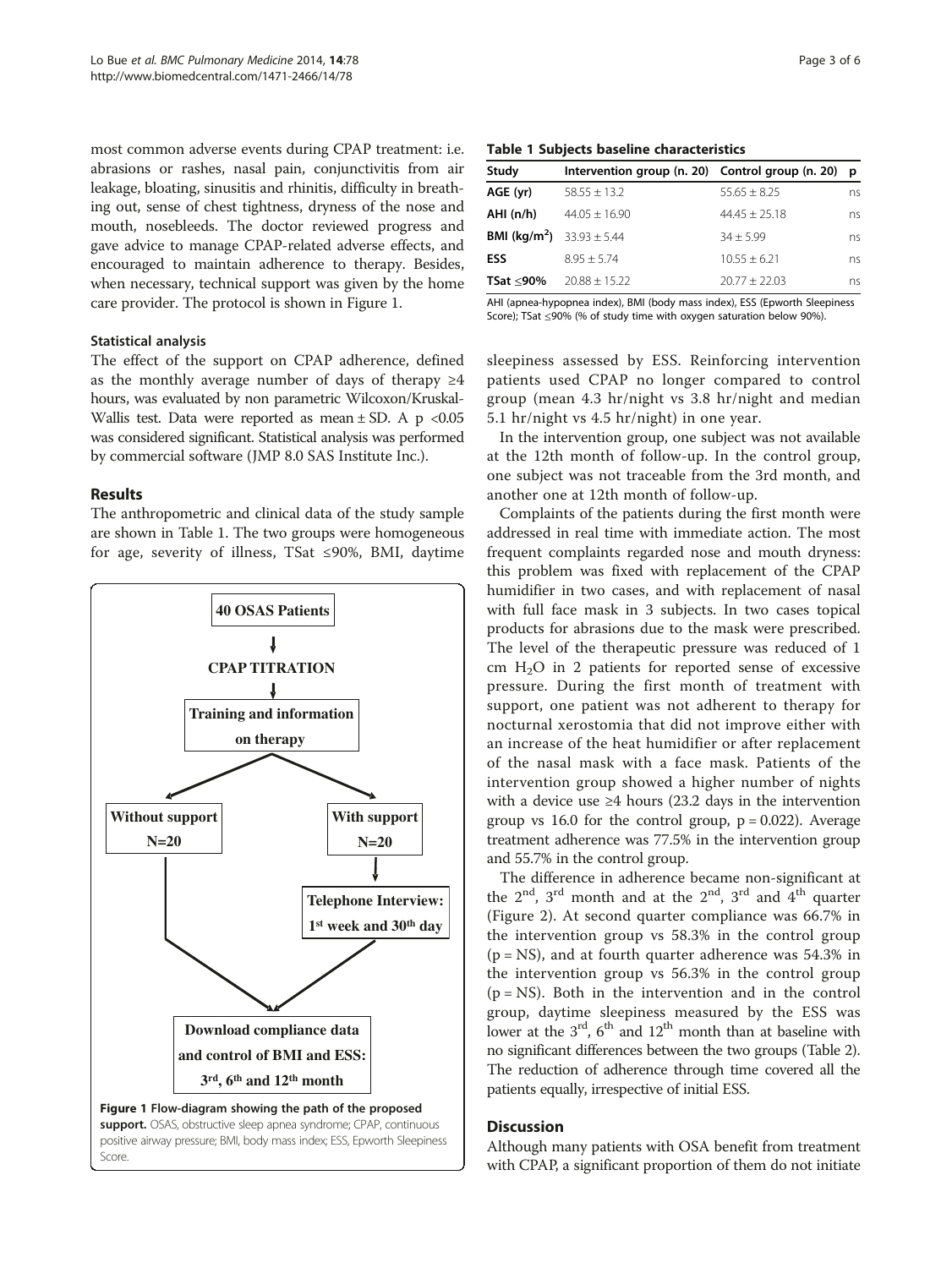<span id="page-3-0"></span>

or drop therapy. CPAP therapy adherence is highly multifactorial: from medical and physiological factors, to equipment-related side effects and technical factors. A wide variety of approaches might improve CPAP adherence in the real world: education to CPAP, additional support, telemedicine approaches, use of hypnotic sleep aids, cognitive behavioural treatments [[16\]](#page-5-0); among possible interventions to enhance CPAP use, we used telephone support, increased interaction with sleep provider, planned follow-up. The aim of the study was to assess the effect of a short time reinforcing intervention on the adherence to CPAP therapy in the months following interruption of the support. The assistance consisted of motivational reinforcement, technical and clinical support on the first month of therapy. The activated support led to better adherence to therapy in terms of number of nights with use ≥4 hours during the first month. However the benefits of the support during the first month diminished later and did not extend to one year.

Like other studies [[17](#page-5-0),[18](#page-5-0)], we used a type of intervention and support only in the initial phase of therapy with standardized telephone calls during the first week and on the 30th day from delivery of the device. During the phone contact, medical staff supported the patient process of acceptance of the chronic therapy, with the assistance of the home care provider at home. Some studies have shown that early low adherence to therapy is a feature of patients quitting treatment in the first year of use. Mc Ardle et al. [[19](#page-5-0)] studied 1,103 patients with a median follow-up of 22 months and found that compliance at 3 months was strongly predictive of long-term use.

Broström et al. [\[10\]](#page-4-0) analyzed the facilitators and barriers to CPAP adherence in a sample of 23 patients and concluded that emotional and practical shortfalls support over the first days of therapy do not improve adherence. A more prolonged intervention may be necessary to keep for as long as possible the effect of the additional support. Hoy et al. [[20\]](#page-5-0) clearly showed for the first time that an intensive support ended in an improvement of the therapeutic observance of the CPAP over 6 months, with greater improvement in OSA symptoms, mood, and reaction time. In this study, unlike in our studies, the bed partners were actively involved in the initial phase of education to CPAP, three nights CPAP titration in the sleep center were performed, a home visit at the 14th day and at the beginning of the fourth month therapy was made. Probably, these factors were important reinforcing elements in the long-term adherence to CPAP therapy [[20](#page-5-0)].

Lewis et al. [[17](#page-5-0)] recruited in a sleep centre seventy-two consecutive patients starting CPAP for OSA who were randomised to receive standard follow-up or extra early support. Patients had further appointments with a sleep physician at sleep centre at 1 month, 6 months and 12 months. However, almost a third of patients in the control group failed to attend at 6 months, so that reliable data on CPAP use, ESS and side-effects were lacking. In contrast to this and other studies, our protocol actively involved an home care provider in the immediate management and resolution of patients' problems. This allowed us to accurately obtain the adherence data, unlike in other studies [[17](#page-5-0)] where an active participation of the patient for data collection was expected.

Another randomized, controlled, parallel study about effects of basic vs augmented CPAP education and support, based on a sample of 108 patients of the Chinese population, assessed outcomes of extra early CPAP education and support. The authors analyzed quality of life by Calgary sleep apnea quality of life index, and cognitive function after 1 month and 3 months: unlike in our study, augmentation of CPAP education and support did not increase CPAP compliance, but led to a greater improvement in quality of life during the reinforced period [[18](#page-5-0)].

Attitudes and beliefs as well as early problems and poor initial CPAP usage are strongly predictive of long-term poor adherence [\[21-24](#page-5-0)]. Consequently, early interventions targeting issues surrounding CPAP knowledge, benefits and expectations, the initial novel experience, and common problems in achieving sleep with CPAP may be



| Study                  | <b>ESS baseline</b> | ESS 1°month  | ESS 3°month     | ESS 6°month   | ESS 12°month    |
|------------------------|---------------------|--------------|-----------------|---------------|-----------------|
| EES intervention group | $8.95 + 5.74$       | $3.6 + 2.43$ | $4.35 + 3.34$   | $5.05 + 4.31$ | $5.68 \pm 4.02$ |
| EES control group      | $10.55 \pm 6.21$    |              | $5.10 \pm 3.32$ | $4.16 + 2.14$ | $4.00 \pm 2.82$ |

Daytime sleepiness measured by the ESS (Epworth Sleepiness Score), baseline, at the  $3^{rd}$ , 6<sup>th</sup> and  $12^{th}$  month.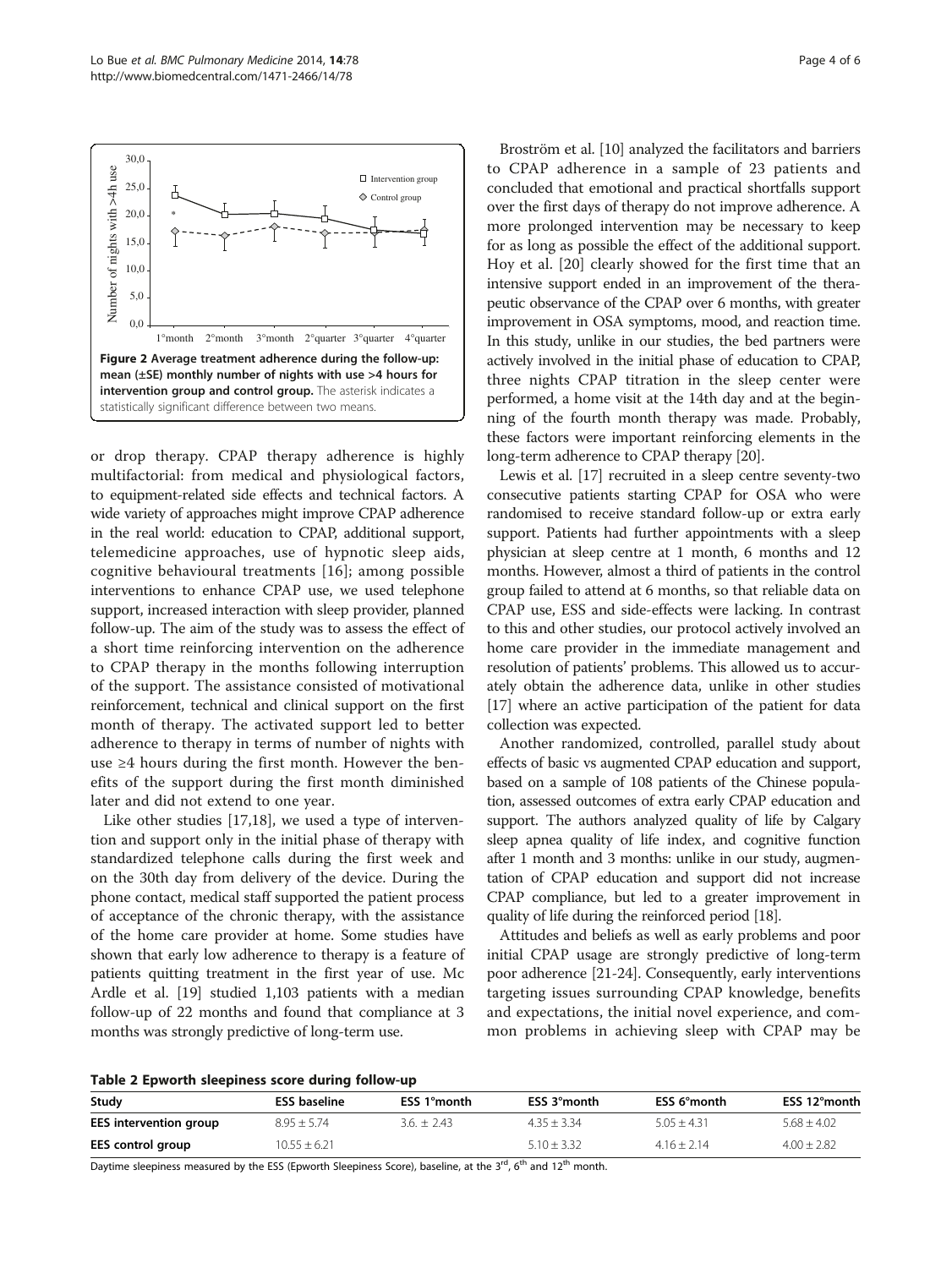<span id="page-4-0"></span>substantially alleviated by timely education and clinical management [9]. Adequate early support is of major importance for addressing psychosocial and behavioural barriers establishing effective CPAP treatment; the early management of technical problems is clearly important to improve compliance [13[,25](#page-5-0)].

Aloia et al. [\[26\]](#page-5-0) applied time series analysis to examine the differences in individual adherence to CPAP therapy on a sample of 70 OSA subjects and identified 7 different categories of adherence: good users, slow improvers, slow decliners, variable users, occasional attempters, early drop-outs and non-users. Although CPAP adherence is generally established early, two subjects of their groups (slow improvers and slow decliners) developed new, yet consistent, use patterns later into therapy. Their results suggest that two reinforcing intervention times may be relevant when targeting CPAP adherence: in the early course of treatment and at 3 to 6 months of treatment. Aloia's study results, and the inefficacy of our early support alone, show that the focus on adherence should not be withdrawn after the first month.

Strengths of our study are its randomised, controlled design, and the active participation of the home care provider with the sleep center. A weakness is a single center study with a relatively modest number of patients and the lack of additional support over the first month. Nevertheless, it allowed us to demonstrate a significant effect of the support program. Repeating these results in other studies would be relevant to confirm the benefit.

## Conclusions

Our findings suggest that it is important that adequate time and effort is spent to ensure patient comfort when CPAP therapy is initiated to optimize acceptance and adherence to treatment, and suggest that it is necessary to maintain reinforcing interventions over time. Although we can measure side effects and improve re-attendance, more work is necessary to tailor interventions for early identification of poor users, and especially to look out for patients who do not re-attend at all.

Our experience has confirmed the benefit of a medical, motivational and technical support in the first month. However it was not effective in the long term, suggesting that patients treated with CPAP need to maintain a reinforcement beyond the first month of therapy.

#### Abbreviations

CPAP: Continuous positive airway pressure; EDS: Excessive daytime sleepiness; ESS: Epworth sleepiness scale; HRQoL: Health related quality of life; OSA: Obstructive sleep apnea.

#### Competing interests

The authors have no conflict of interest to disclose.

#### Authors' contributions

LBA contributed to design the study, was responsible for collection of data and for their organization in a data base, provided the support in the first month of

therapy and drafted the manuscript. SA conceived the study, collected baseline data, contributed to the interpretation of the data and drafted the manuscript. IIS collected baseline data, contributed to the organization in a data base and to critical revision of the article. MO collected baseline data, contributed to design the study, contributed to the interpretation of the data and to critical revision of the article. RS performed the statistical analysis, contributed to the interpretation of the data and to critical revision of the article. IG conceived the study, collected baseline data, contributed to the interpretation of the data and performed critical revision of the article. All Authors actively discussed the subject, revised the paper, and provided final approval.

#### Acknowledgements

The authors wish to thank Mr. Giovanni Sciortino and the HOME CARE PROVIDER VIVISOL for technical support.

#### Funding

Supported by the Italian National Research Council order numbers ME. P01.014.002 and ME.P01.014.009.

#### Received: 3 December 2013 Accepted: 24 April 2014 Published: 3 May 2014

#### References

- 1. Punjabi NM: The epidemiology of adult obstructive sleep apnea. Proc Am Thorac Soc 2008, 5:136–143.
- 2. Sateia MJ: Neuropsychological impairment and quality of life in obstructive sleep apnea. Clin Chest Med 2003, 24:249–259.
- 3. Marin JM, Carrizo SJ, Vicente E, Agusti AG: Long-term cardiovascular outcomes in men with obstructive sleep apnoea-hypopnoea with or without treatment with continuous positive airway pressure: an observational study. Lancet 2005, 365:1046-1053.
- 4. Heffner JE, Yelena Rozenfeld Y, Kai M, Stephens EA, Brown LK: Prevalence of diagnosed sleep apnea among patients with type 2 diabetes in primary care. Chest 2012, 141:1414–1421.
- 5. Catarino R, Spratley J, Catarino I, Lunet N, Pais-Clemente M: Sleepiness and sleep-disordered breathing in truck drivers: risk analysis of road accidents. Sleep Breath 2013, Epub ahead of print.
- 6. Ronald J, Delaive K, Roos L, Manfreda J, Bahammam A, Kryger MH: Health care utilization in the 10 years prior to diagnosis in obstructive sleep apnea syndrome patients. Sleep 1999, 22:225–229.
- 7. Marrone O, Lo Bue A, Salvaggio A, Dardanoni G, Insalaco G: Comorbidities and survival in obstructive sleep apnoea beyond the age of 50. Eur J Clin Invest 2013, 43:27–33.
- 8. Catcheside PG: Predictors of continuous positive airway pressure adherence. F1000 Med Rep 2010, 2:70. doi:10.3410/M2-70.
- 9. Weaver TE, Grunstein RR: Adherence to continuous positive airway pressure therapy the challenge to effective treatment. Proc Am Thorac Soc 2008, 5:173-178.
- 10. Broström A, Per Nilsen C, Johansson P, Ulander M, Strömberg: A Putative facilitators and barriers for adherence to CPAP treatment in patients with obstructive sleep apnea syndrome: a qualitative content analysis. Sleep Med 2010, 11:126–130.
- 11. Smith I, Lasserson TJ: Pressure modification for improving usage of continuous positive airway pressure machines in adults with obstructive sleep apnoea. Cochrane Database Syst Rev 2009, 7(4):CD003531. doi: 10.1002/ 14651858.CD003531.pub3.
- 12. Aloia MS, Smith K, Arnedt JT, Millman RP, Stanchina M, Carlisle C, Hecht J, Borrelli B: Brief behavioral therapies reduce early positive airway pressure discontinuation rates in sleep apnea syndrome: preliminary findings. Behav Sleep Med 2007, 5:89–104.
- 13. Ballard RD, Gay PC, Strollo PJ: Interventions to improve compliance in sleep apnea patients previously non-compliant with continuous positive airway pressure. J Clin Sleep Med 2007, 3:706-712.
- 14. Loube DI, Gay PC, Strohl KP, Pack AI, White DP, Collop NA: A consensus statement. Indications for positive airway pressure treatment of adult obstructive sleep apnea patients. Chest 1999, 115:863–866.
- 15. Morgenthaler TI, Aurora RN, Brown T, Zak R, Alessi C, Boehlecke B, Chesson AL Jr, Friedman L, Kapur V, Maganti R, Owens J, Pancer J, Swick TJ: Standards of Practice Committee of the AASM: practice parameters for the use of autotitrating continuous positive airway pressure devices for titrating pressures and treating adult patients with obstructive sleep apnea